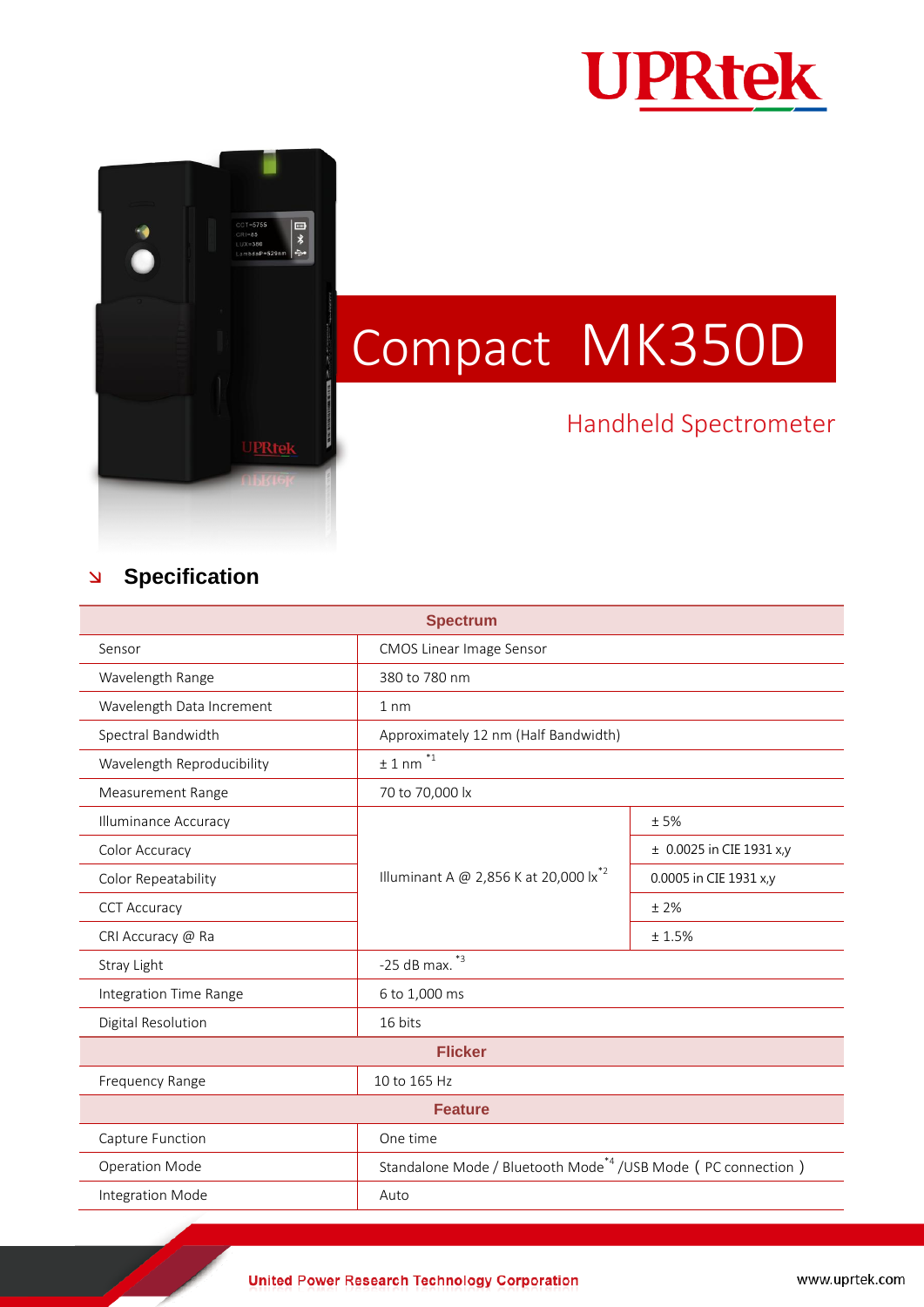

|                                  | 1. Illuminance (LUX)/Foot Candle (fc)                               |  |
|----------------------------------|---------------------------------------------------------------------|--|
|                                  | 2. Correlated Color Temperature (CCT)                               |  |
|                                  | 3. CIE Chromaticity Coordinates                                     |  |
|                                  | (1) CIE 1931 x,y Coordinates                                        |  |
| <b>Measuring Capabilities</b>    | (2) CIE 1976 u', v' Coordinates                                     |  |
|                                  | 4. Color Rendering Index (CRI, Ra) / R9                             |  |
|                                  | 5. Percent Flicker                                                  |  |
|                                  | 6. Spectral Power Distribution (SPD) mW/m <sup>2</sup>              |  |
|                                  | 7. Peak Wavelength (λp)                                             |  |
|                                  | 8. Blue Light Weighted Irradiance (Eb) w/m2                         |  |
|                                  | 9. Blue Light Hazard Efficacy of Luminous Radiation (Kbv) w/lm      |  |
|                                  | 10. Blue Light Hazard Blue-ray % (BL%)                              |  |
|                                  | 11. Blue Light Hazard Risk Group(RG)                                |  |
| <b>System Configurations</b>     |                                                                     |  |
| Display                          | 0.96" 128X64 mono OLED                                              |  |
| Max. Files                       | ≒ 1.2 million Files @ 8GB SD Card (Excel)                           |  |
| <b>Battery Operation Time</b>    | $\leq$ 3 hours / Fully Charged                                      |  |
| Power                            | USB Power; 700 mAh (3.7V Rechargeable Li-ion Battery)               |  |
| Data Output Interface            | Micro SD Card (SD2.0, SDHC / up to 32G) / Mini USB Port (USB 2.0) / |  |
|                                  | Bluetooth 3.0 and 4.0 compatible with iOS and Android               |  |
| Data Format                      | Compatible Excel                                                    |  |
| Dimensions                       | 90 x 30 x 32.2 mm (H x W x D)                                       |  |
| Weight ( with Battery )          | $70 g \pm 5 g$                                                      |  |
| Operating Temperature / Humidity | 0 to 35 °C, relative humidity 70% or less without condensation      |  |
| Storage Temperature / Humidity   | -10 to 40 °C, relative humidity 70% or less without condensation    |  |
| Display languages                | English                                                             |  |
| <b>Cosine Correction</b>         |                                                                     |  |